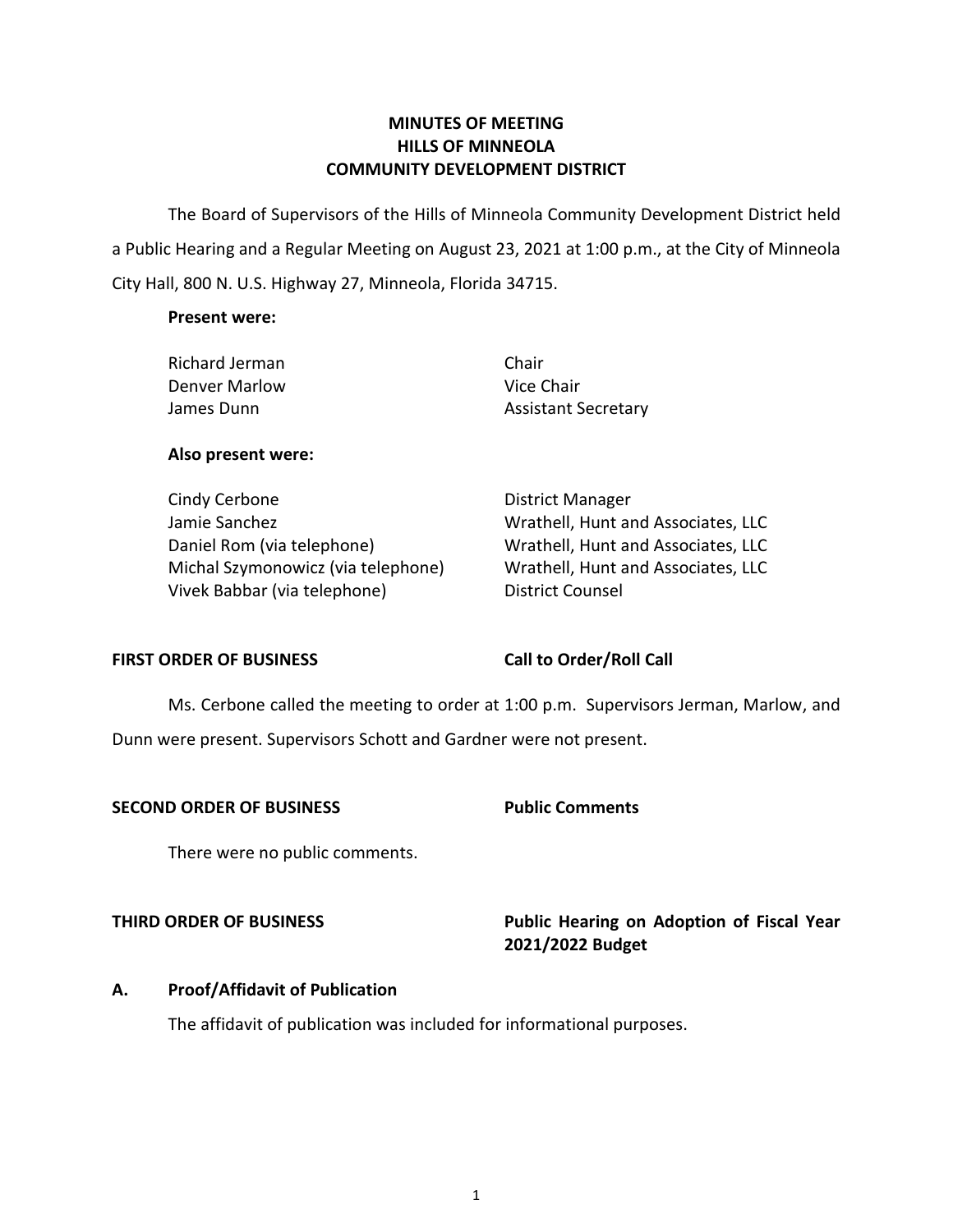**B. Consideration of Resolution 2021-07, Adopting a Budget for the Fiscal Year Beginning October 1, 2021, and Ending September 30, 2022; Approving the Form of Budget Funding Agreements; and Providing an Effective Date** 

 Ms. Cerbone reviewed the proposed Fiscal Year 2022 budget. No changes were made since the last meeting.

Mr. Jerman stated that Sun Terra – North was replaced by Pulte. Ms. Cerbone stated Management would make the adjustment and set up a partial funding agreement with Pulte.

Mr. Jerman asked for an explanation of the calculations of the "Number of Units" versus the "Admin Developer Contribution" on Page 2 of the budget. Mr. Szymonowicz stated the numbers were based on front footage. Mr. Jerman disagreed with the calculations and voiced his opinion that there is no debt on "SunTerra - North" and the administrative portion should be based on the number of units and not by front footage.

Mr. Babbar stated the Fiscal Year 2022 budget could be approved today, subject to reallocation and further review, and the funding agreements are only approved in substantial form and could be amended as-needed.

 **On MOTION by Mr. Marlow and seconded by Mr. Dunn, with all in favor, the Public Hearing was opened.** 

No members of the public spoke.

 **On MOTION by Mr. Jerman and seconded by Mr. Marlow, with all in favor, the Public Hearing was closed.** 

Ms. Cerbone presented Resolution 2021-07. The following adjustments were made:

➢ Page 2: Change "SunTerra – North" to "Pulte"

➢ "Professional & administrative" fees: Base on the number of units.

 $\triangleright$  "Field Operations": Base on front footage, with Pulte not contributing for Fiscal Year 2021/2022.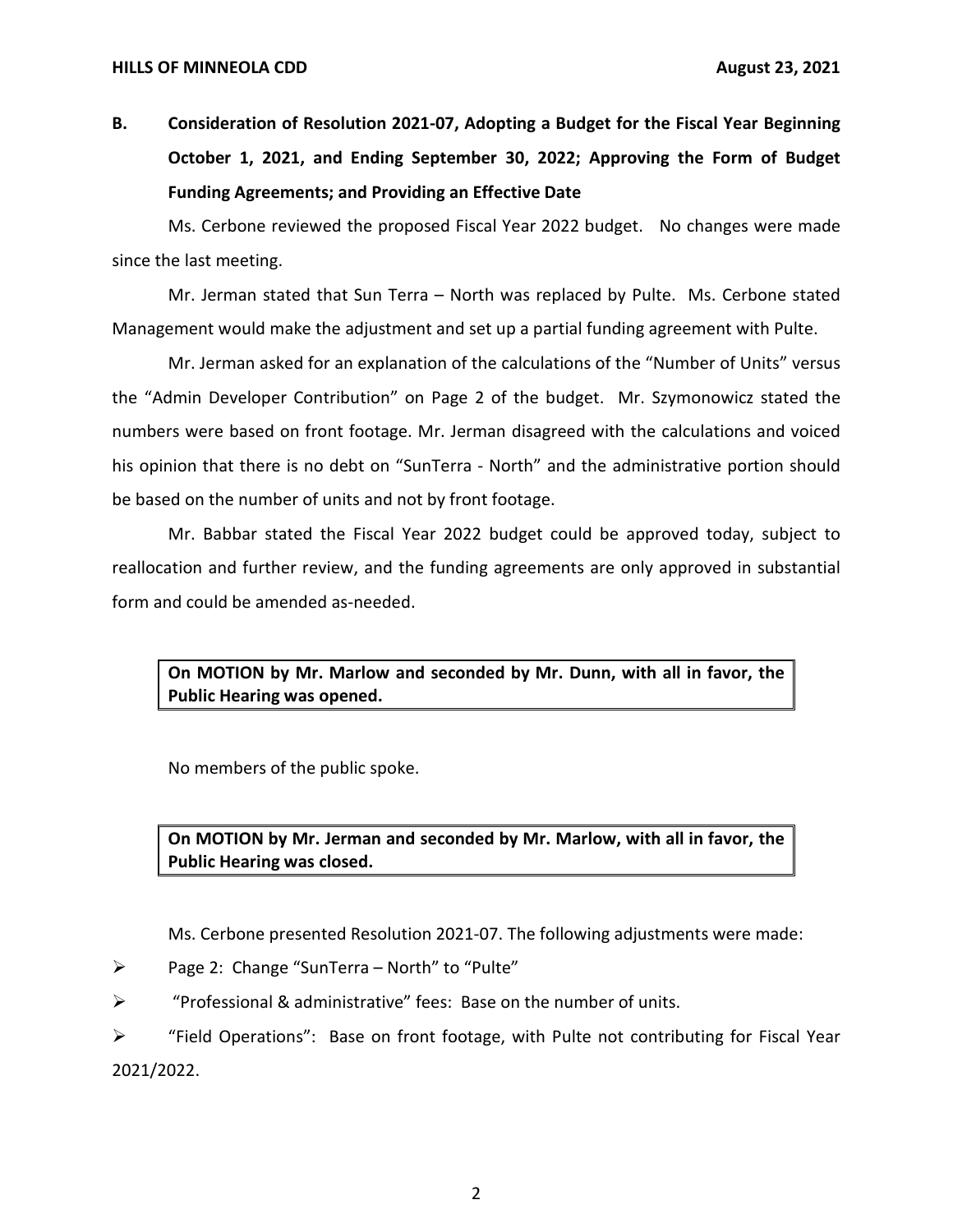**On MOTION by Mr. Marlow, and seconded by Mr. Dunn, with all in favor, Resolution 2021-07, Adopting a Budget for the Fiscal Year Beginning October 1, 2021, and Ending September 30, 2022, as amended; Approving the Form of Budget Funding Agreements, in substantial form; and Providing an Effective Date, was adopted.** 

FOURTH ORDER OF BUSINESS **Consideration of Resolution 2021-08**, **Imposing Annually Recurring Operations and Maintenance Non-Ad Valorem Special Assessments; Providing for Collection and Enforcement of All District Special Assessments; Certifying an Assessment Roll; Providing for Amendment of the Assessment Roll; Providing for Challenges and Procedural Irregularities; Approving the Form of a Budget Funding Agreement; Providing for Severability; Providing for an Effective Date** 

Ms. Cerbone presented Resolution 2021-08 and read the title. She noted the following:

- $\triangleright$  There will be no on-roll assessments for Fiscal Year 2022.
- $\triangleright$  There is an off-roll assessment solely for debt related to the Series 2020 bonds.
- $\triangleright$  Funding agreements would be handled in substantial form.

 **On MOTION by Mr. Marlow and seconded by Mr. Dunn, with all in favor, Resolution 2021-08, Imposing Annually Recurring Operations and Maintenance Non-Ad Valorem Special Assessments; Providing for Collection and Enforcement of All District Special Assessments; Certifying an Assessment Roll; Providing for Amendment of the Assessment Roll; Providing for Challenges and Procedural Irregularities; Approving the Form of a Budget Funding Agreement; Providing for Severability; Providing for an Effective Date, in substantial form, was adopted.** 

 **FIFTH ORDER OF BUSINESS Consideration of Resolution 2021-09, Setting Forth the Final Terms of the Special Assessments Which Secure the Series 2021 Bonds; Adopting a Final Supplemental Special Assessment Methodology Report;**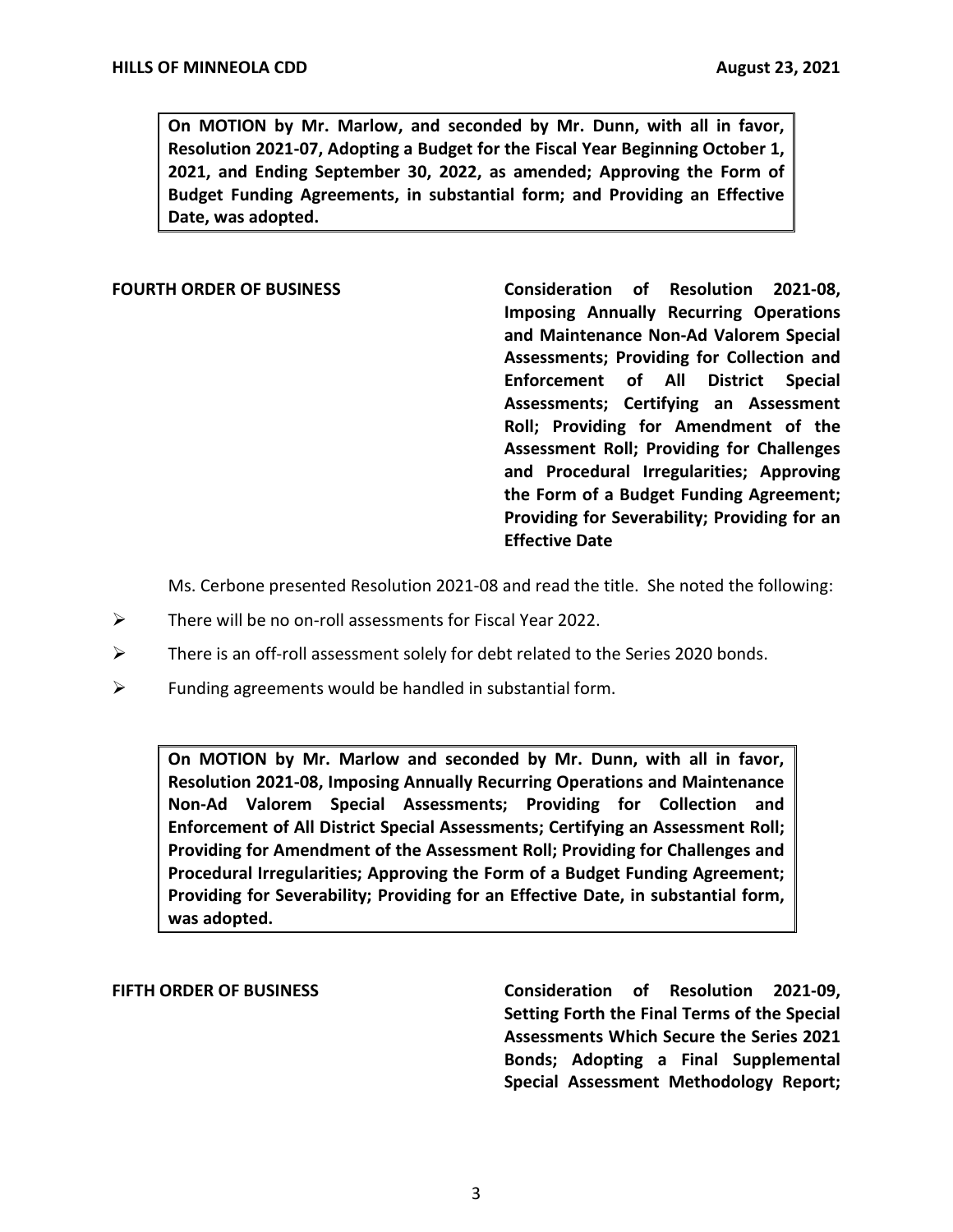# **and Providing for Severability, Conflicts and an Effective Date**

 Ms. Cerbone presented Resolution 2021-09 and read the title. She discussed the financing program, on Pages 5 and 6, and the debt distribution, on Pages 16 and 17, of the Final Second Supplemental Special Assessment Methodology Report for the South Parcel Assessment Area Project, dated August 4, 2021.

 **On MOTION by Mr. Jerman and seconded by Mr. Marlow, with all in favor, Resolution 2021-09, Setting Forth the Final Terms of the Special Assessments Which Secure the Series 2021 Bonds; Adopting a Final Supplemental Special Assessment Methodology Report; and Providing for Severability, Conflicts and an Effective Date, was adopted.** 

**Acceptance Statements as of July 31, 2021 SIXTH ORDER OF BUSINESS Acceptance of Unaudited Financial** 

Ms. Cerbone presented the Unaudited Financial Statements as of July 31, 2021.

 **On MOTION by Mr. Jerman and seconded by Mr. Marlow, with all in favor, the Unaudited Financial Statements as of July 31, 2021, were accepted.** 

**SEVENTH ORDER OF BUSINESS Approval of June 28, 2021 Regular Meeting Minutes** 

Ms. Cerbone presented the June 28, 2021 Regular Meeting Minutes.

 **On MOTION by Mr. Marlow and seconded by Mr. Dunn, with all in favor, the June 28, 2021 Regular Meeting Minutes, as presented, were approved.** 

### **EIGHTH ORDER OF BUSINESS Staff Reports**

 **A. District Counsel:** *Straley Robin Vericker* 

Mr. Jerman thanked Mr. Babbar for his work on the 2020 bond issuance.

 **B. District Engineer:** *Poulos & Bennett, LLC*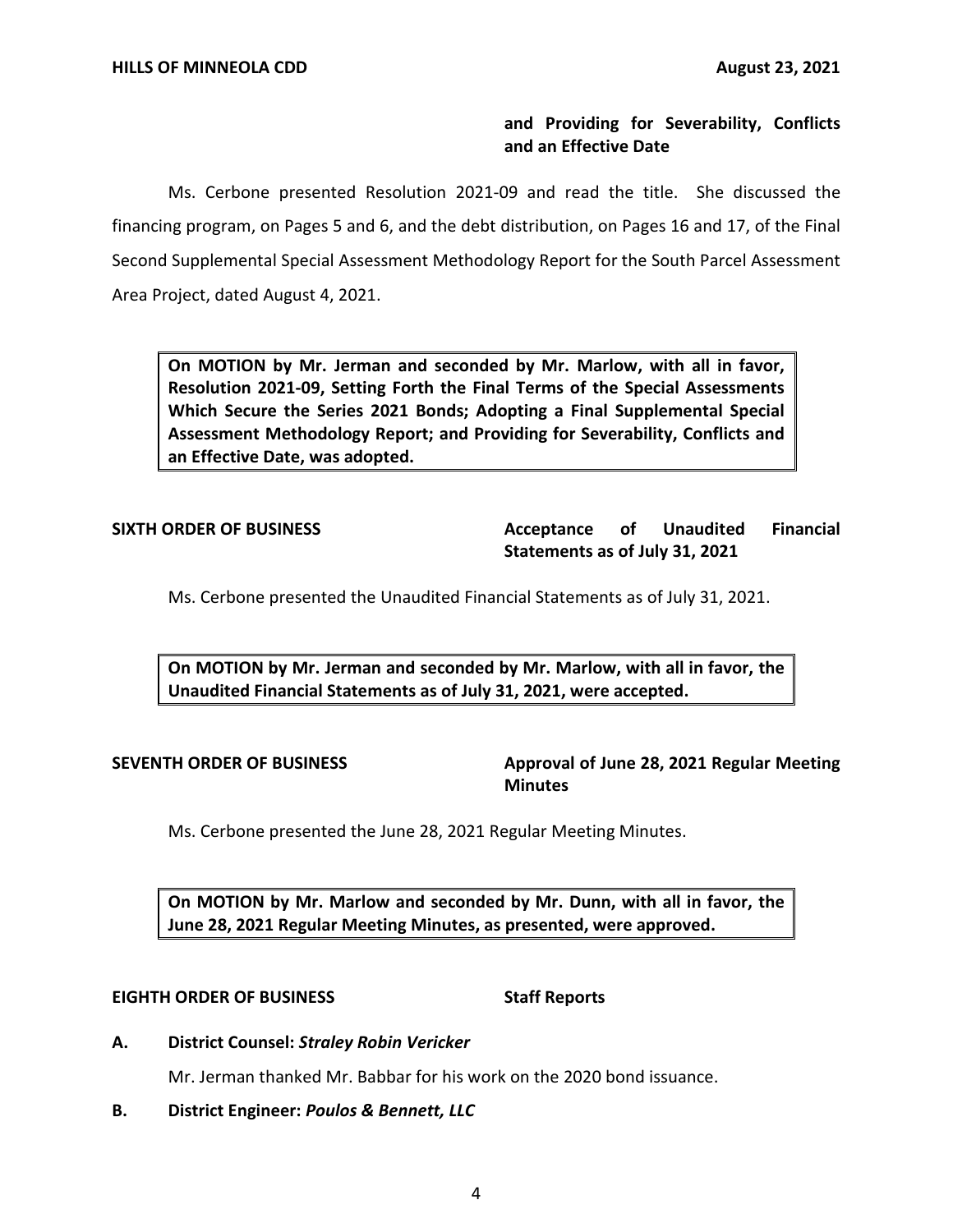There was no report.

# **C. District Manager:** *Wrathell, Hunt and Associates, LLC*

Ms. Cerbone asked for authorization for CDD Staff, including Mr. Mark Hills, to work on a request for proposals (RFP) for landscape and maintenance services. Mr. Jerman asked Staff to include irrigation maintenance in the RFP. Mr. Marlow agreed to be the point person to coordinate with CDD Staff on the RFP.

 **On MOTION by Mr. Jerman and seconded by Mr. Dunn, with all in favor, authorizing CDD Staff to proceed with an RFP for landscape and irrigation maintenance services, was approved.** 

## **I. 0 Registered Voters in District as of April 15, 2021**

There were zero registered voters residing within the District as of April 15, 2021.

# **II. NEXT MEETING DATE: September 27, 2021 at 1:00 PM**

## o **QUORUM CHECK**

The next meeting will be held on September 27, 2021, unless cancelled.

### **NINTH ORDER OF BUSINESS Board Members' Comments/Requests**

Mr. Jerman asked if there was anything left to do in relation to the 2021 bond issuance.

Mr. Babbar stated everything was in place for the bond closing tomorrow morning.

### **TENTH ORDER OF BUSINESS Public Comments**

There were no public comments.

### **ELEVENTH ORDER OF BUSINESS** Adjournment

There being nothing further to discuss, the meeting adjourned.

 **On MOTION by Mr. Jerman and seconded by Mr. Dunn, with all in favor, the meeting adjourned at 1:25 p.m.**